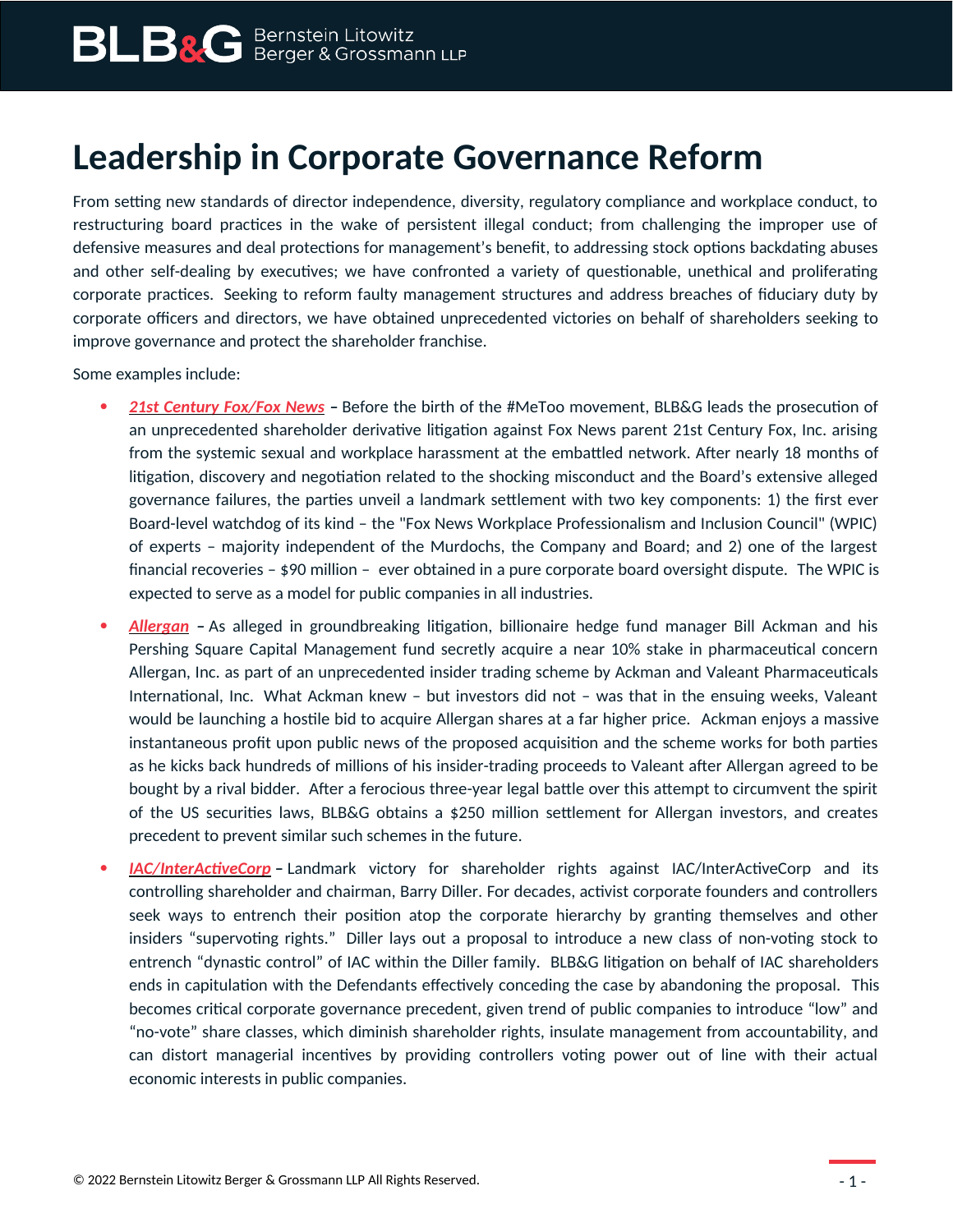

- **• [Pfizer](https://www.blbglaw.com/cases/pfizer-inc)** Representing a large institutional shareholder, we successfully prosecuted a derivative action against pharmaceutical giant Pfizer, Inc.'s senior management and Board, alleging that they knowingly breached their fiduciary duties to the company by, among other things, allowing the illegal marketing of many of its bestselling drugs, which led to the largest criminal fine ever imposed and the largest healthcare civil fraud settlement in history. We obtained a landmark settlement, under which defendants contributed \$75 million to fund a new Regulatory and Compliance Committee of the Board to oversee and monitor Pfizer's compliance and drug marketing practices. Multiple corporate governance experts, including two former SEC Chairs, have said this new Committee, and numerous other provisions obtained through the litigation to prevent such conduct, could set the industry standard for similar highly regulated public companies.
- *[Caremark/CVS](https://www.blbglaw.com/cases/caremark-cvs)* Representing institutional shareholders challenging the terms of a proposed merger between CaremarkRx and CVS Corporation, we obtained a landmark court ruling granting statutory appraisal rights to Caremark's shareholders, ordering Caremark's Board to disclose previously withheld information, and enjoining a shareholder vote on a merger offer from CVS Corporation. CVS was ultimately forced to raise its offer, equal to more than \$3.3 billion in additional consideration.
- *[UnitedHealth](https://www.blbglaw.com/cases/unitedhealth-group-inc)* We represented eight institutional investors against the former officers of UnitedHealth Group, Inc., and obtained the clawback of \$920 million in ill-gotten compensation. In addition, the company also agreed to adopt far-reaching corporate governance reforms to curb future executive compensation abuses, including accepting shareholder nominated director candidates and the separation of CEO and Chairman functions.
- *[Landry's](https://www.blbglaw.com/cases/landrys-restaurants-inc)* We challenged multiple attempts by the CEO of Landry's Restaurants to take control of the company through improper means. Our litigation forced the CEO to increase his buyout offer by four times the price and obtained an additional \$14.5 million cash payment for the shareholder class.
- *[WorldCom](https://www.blbglaw.com/cases/worldcom)* The firm's high-profile prosecution of the *WorldCom* litigation was one of the more significant developments impacting Wall Street practices in the last decade. On behalf of defrauded investors in the now infamous telecom bankruptcy, BLB&G and Lead Plaintiff the New York State Common Retirement Fund (NYSCRF) obtained over \$6 billion from the investment banks who underwrote WorldCom bonds and nearly \$25 million directly from the pockets of former WorldCom director defendants – more than 20% of the aggregate net worth of these individuals. *WorldCom* had a profound impact on how Wall Street investment banks perform due diligence and how corporate directors perform their duties. According to *The Wall Street Journal*, the events and the case law arising from this litigation "[shook] Wall Street, the audit profession and corporate boardrooms."
- *[Dollar General](https://www.blbglaw.com/cases/dollar-general-corporation-shareholder-litigation)* Our litigation on behalf of a shareholder class helped obtain \$40 million following a private equity buyout, with a potential for \$17 million more for the class.
- *[ACS](https://www.blbglaw.com/cases/ACS)* We challenged an attempt by Affiliated Computer Services, Inc.'s founder, chairman and CEO to extract a premium on his stock not shared with the company's public shareholders in a sale of ACS to Xerox. On the eve of trial, we obtained a \$69M recovery for shareholders – with a substantial portion of the settlement personally funded by the founder himself.